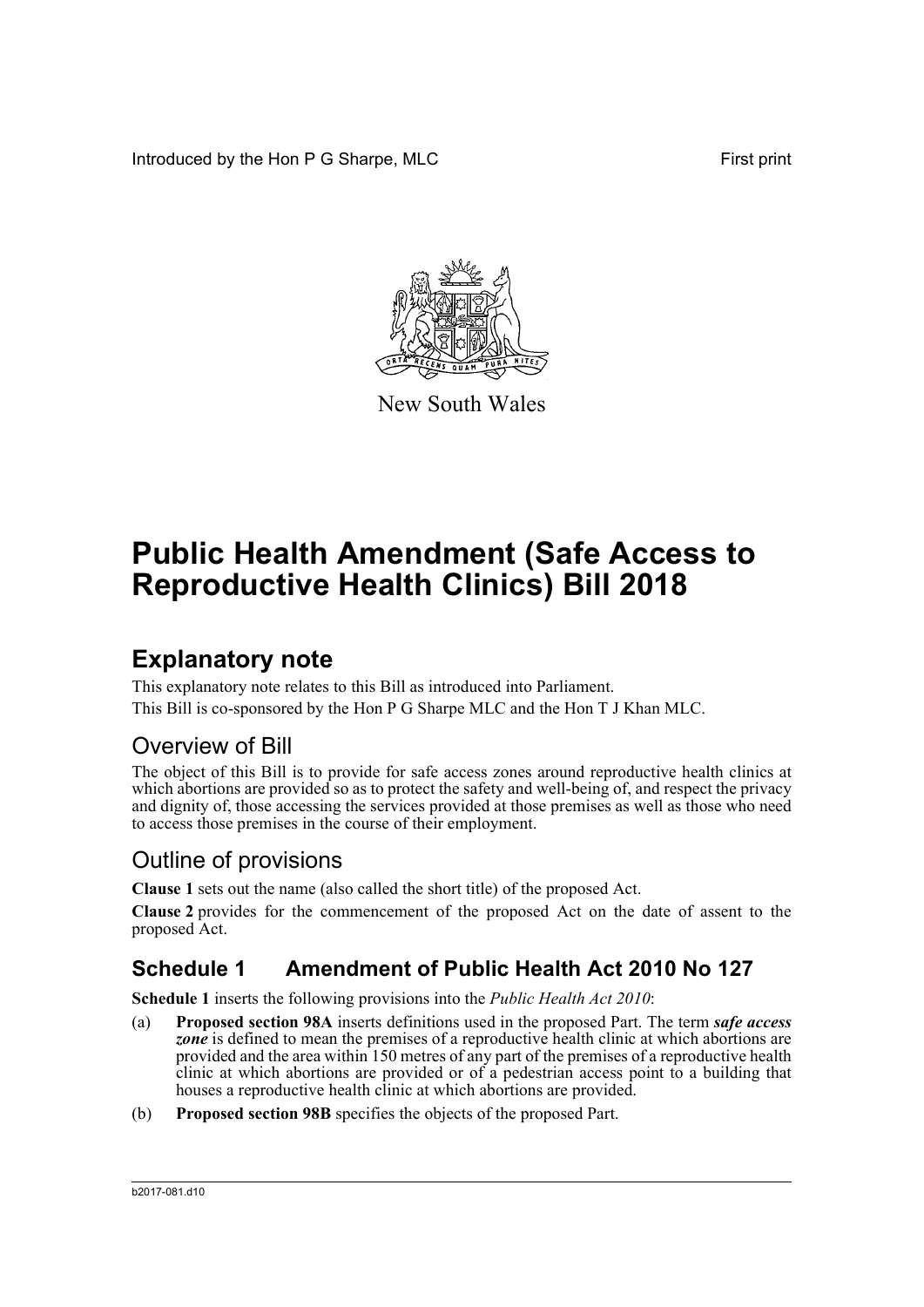- (c) **Proposed section 98C** makes it an offence for a person who is in a safe access zone to:
	- (i) interfere with any person accessing, leaving, or attempting to access or leave, any reproductive health clinic at which abortions are provided, or
	- (ii) obstruct or block a footpath or road leading to any reproductive health clinic at which abortions are provided.

In each case, the maximum penalty for the first offence is 50 penalty units (currently \$5,550) or imprisonment for 6 months, or both, and the maximum penalty for any second or subsequent offence is 100 penalty units (currently \$11,000) or imprisonment for 12 months, or both.

- (d) **Proposed section 98D** makes it an offence for a person who is in a safe access zone to communicate in relation to abortions in a manner that is able to be seen or heard by a person accessing, leaving, attempting to access or leave, or inside, a reproductive health clinic at which abortions are provided and that is reasonably likely to cause distress or anxiety to any such person. The maximum penalty for the first offence is 50 penalty units or imprisonment for 6 months, or both, and the maximum penalty for any second or subsequent offence is 100 penalty units or imprisonment for 12 months, or both.
- (e) **Proposed section 98E** makes it an offence for a person to:
	- (i) intentionally capture visual data of another person, without that other person's consent, if that other person is in a safe access zone, or
	- (ii) publish or distribute a recording of another person without that other person's consent if the recording was made while that other person was in a safe access zone and contains particulars likely to lead to the identification of that other person.

The maximum penalty for the first offence is 50 penalty units or imprisonment for 6 months, or both, and the maximum penalty for any second or subsequent offence is 100 penalty units or imprisonment for 12 months, or both.

(f) **Proposed section 98F** provides that the proposed Part does not apply so as to prohibit conduct occurring in or around a church or other building ordinarily used for religious worship or outside Parliament House in Macquarie Street, Sydney or to prohibit the carrying out of any survey or opinion poll by or with the authority of a candidate, or the distribution of any handbill or leaflet by or with the authority of a candidate, during the course of a Commonwealth, State or local government election, referendum or plebiscite. The provision also provides that the proposed Part applies despite anything to the contrary in other statutory provisions about public assemblies or protests.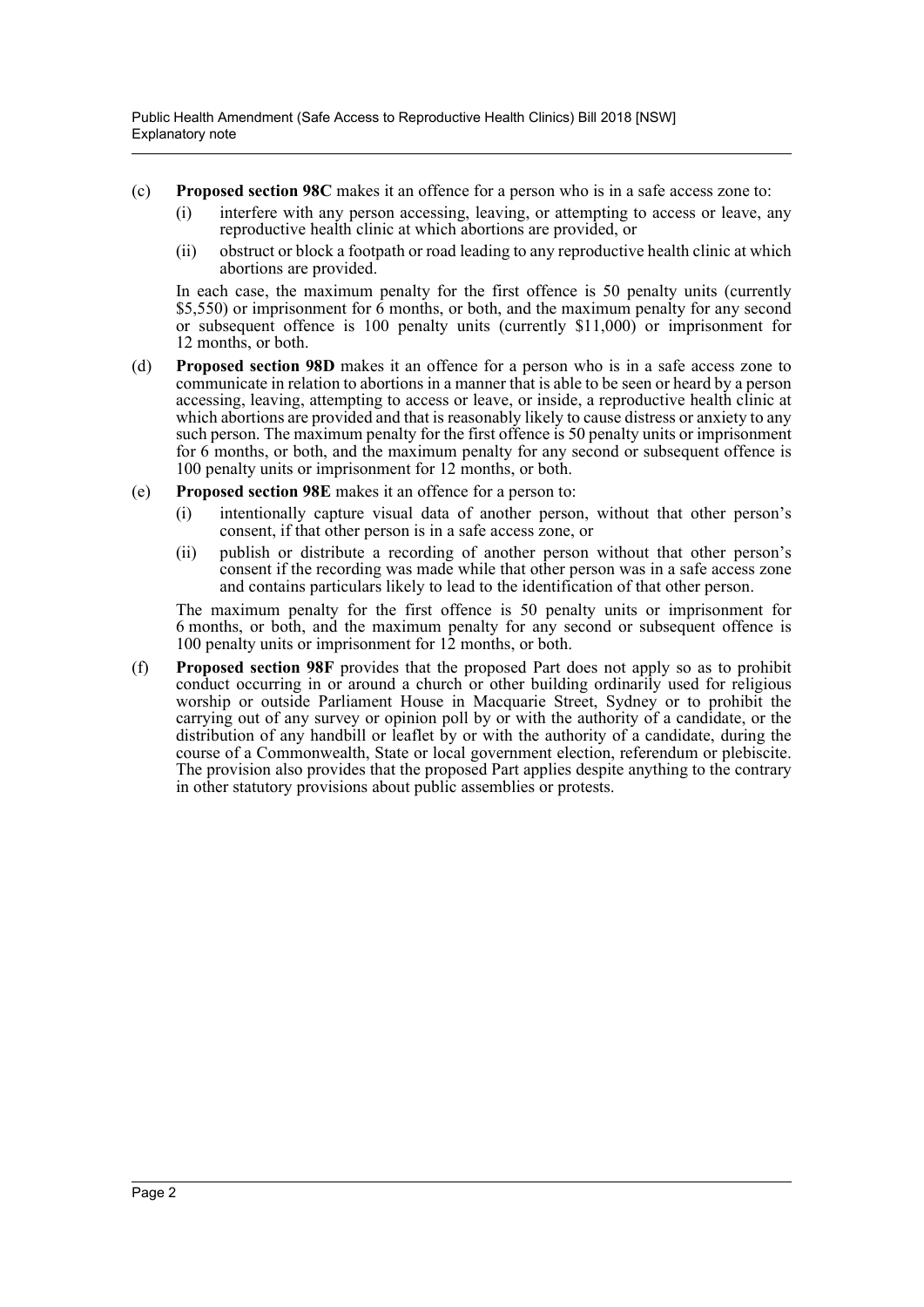Introduced by the Hon P G Sharpe, MLC First print



New South Wales

# **Public Health Amendment (Safe Access to Reproductive Health Clinics) Bill 2018**

## **Contents**

|                   |   |                                            | Page |
|-------------------|---|--------------------------------------------|------|
|                   |   | Name of Act                                | ົ    |
|                   | 2 | Commencement                               | ົາ   |
| <b>Schedule 1</b> |   | Amendment of Public Health Act 2010 No 127 |      |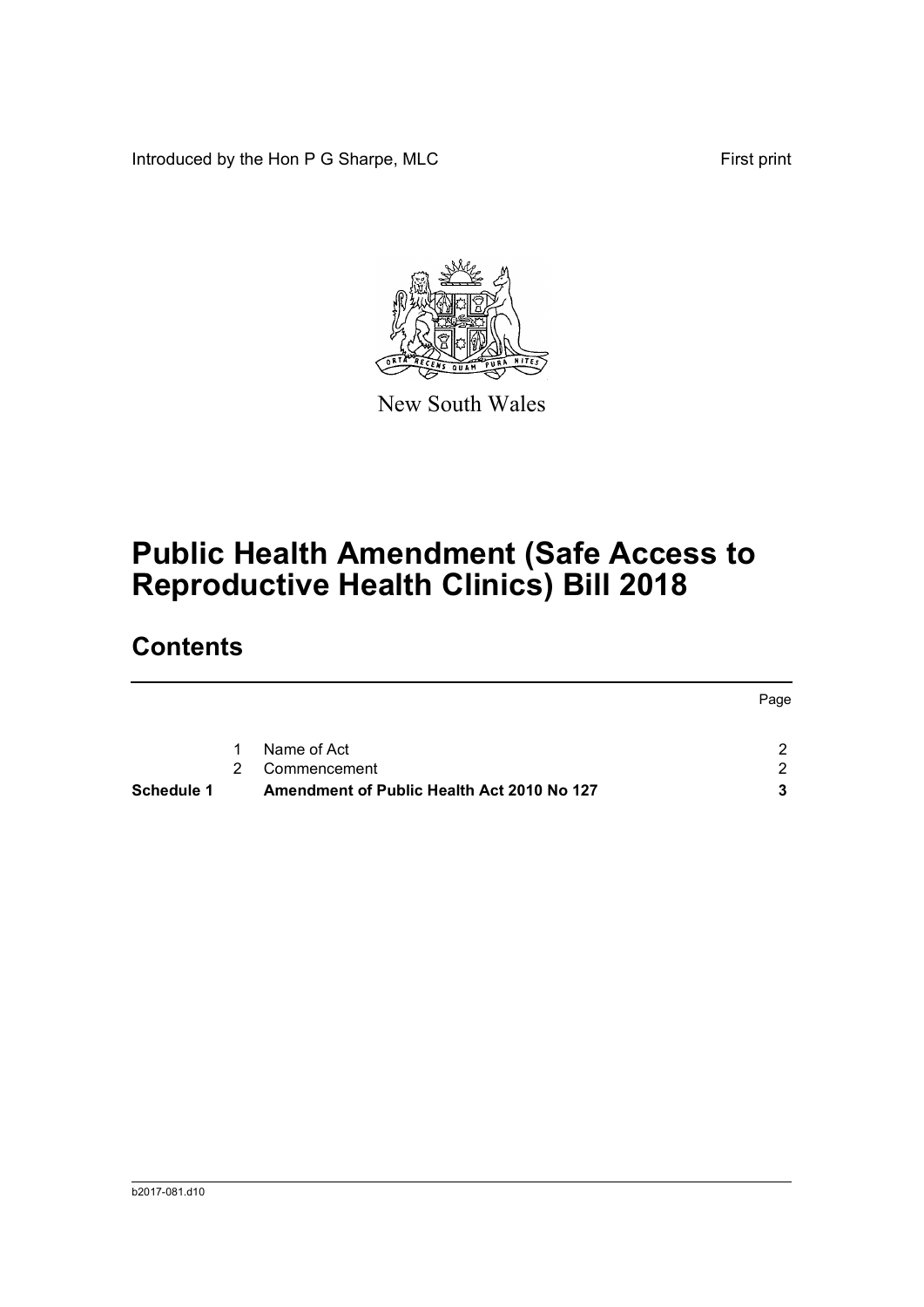

New South Wales

# **Public Health Amendment (Safe Access to Reproductive Health Clinics) Bill 2018**

No , 2018

### **A Bill for**

An Act to amend the *Public Health Act 2010* to provide for safe access zones around reproductive health clinics at which abortions are provided.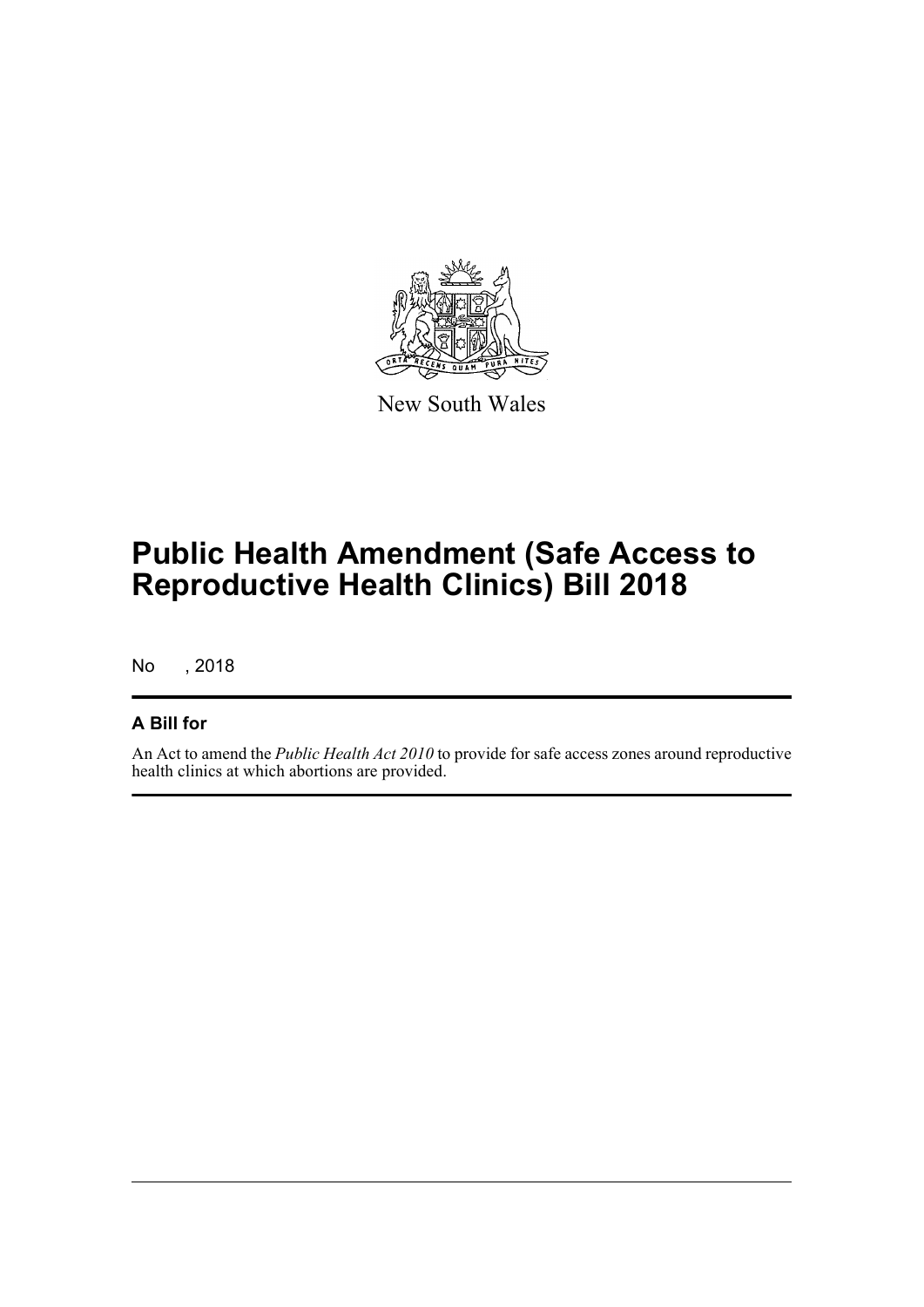Public Health Amendment (Safe Access to Reproductive Health Clinics) Bill 2018 [NSW]

<span id="page-4-1"></span><span id="page-4-0"></span>

| The Legislature of New South Wales enacts:                                                        |        |
|---------------------------------------------------------------------------------------------------|--------|
| Name of Act                                                                                       | 2      |
| This Act is the Public Health Amendment (Safe Access to Reproductive Health<br>Clinics) Act 2018. | 3<br>4 |
| <b>Commencement</b>                                                                               |        |
| This Act commences on the date of assent to this Act.                                             | 6      |
|                                                                                                   |        |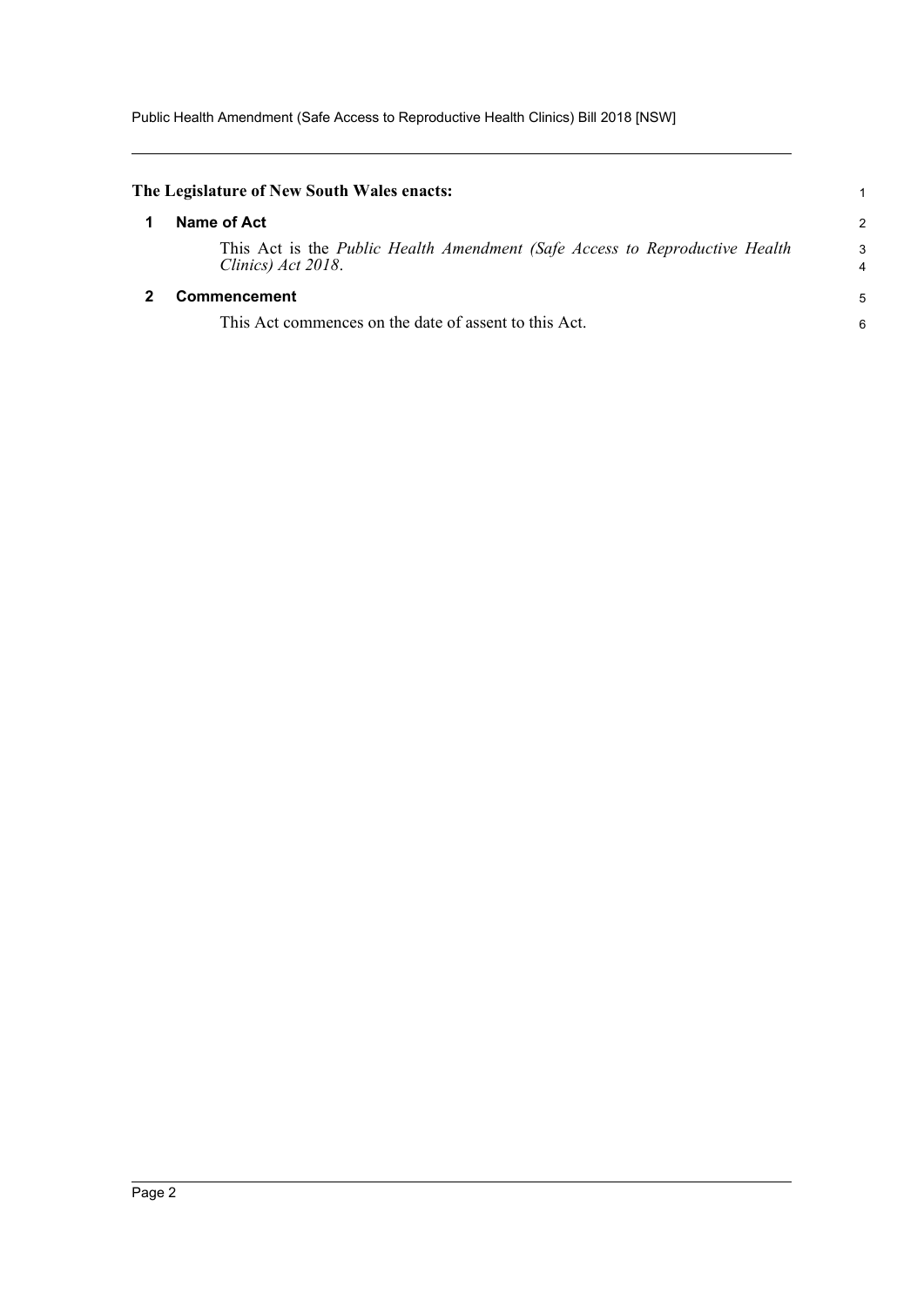<span id="page-5-0"></span>

| Schedule 1<br>Part 6A |                      | <b>Amendment of Public Health Act 2010 No 127</b>                                                                                                                                                                                                                                                                                                                           |                            |
|-----------------------|----------------------|-----------------------------------------------------------------------------------------------------------------------------------------------------------------------------------------------------------------------------------------------------------------------------------------------------------------------------------------------------------------------------|----------------------------|
|                       |                      |                                                                                                                                                                                                                                                                                                                                                                             | 2                          |
|                       | Insert after Part 6: |                                                                                                                                                                                                                                                                                                                                                                             | 3                          |
|                       |                      | Part 6A Access to certain reproductive health clinics                                                                                                                                                                                                                                                                                                                       | 4                          |
| 98A                   |                      | <b>Definitions</b>                                                                                                                                                                                                                                                                                                                                                          | 5                          |
|                       |                      | In this Part:                                                                                                                                                                                                                                                                                                                                                               | 6                          |
|                       |                      | <i>reproductive health clinic</i> means any premises at which medical services<br>relating to aspects of human reproduction or maternal health are provided, but<br>does not include a pharmacy.                                                                                                                                                                            | $\overline{7}$<br>8<br>9   |
|                       |                      | safe access zone means:                                                                                                                                                                                                                                                                                                                                                     | 10                         |
|                       |                      | the premises of a reproductive health clinic at which abortions are<br>(a)<br>provided, and                                                                                                                                                                                                                                                                                 | 11<br>12                   |
|                       |                      | the area within 150 metres of:<br>(b)                                                                                                                                                                                                                                                                                                                                       | 13                         |
|                       |                      | any part of the premises of a reproductive health clinic at which<br>(i)<br>abortions are provided, or                                                                                                                                                                                                                                                                      | 14<br>15                   |
|                       |                      | a pedestrian access point to a building that houses a reproductive<br>(11)<br>health clinic at which abortions are provided.                                                                                                                                                                                                                                                | 16<br>17                   |
| 98B                   |                      | <b>Objects of Part</b>                                                                                                                                                                                                                                                                                                                                                      | 18                         |
|                       |                      | The objects of this Part are:                                                                                                                                                                                                                                                                                                                                               | 19                         |
|                       |                      | to ensure that the entitlement of people to access health services,<br>(a)<br>including abortions, is respected, and                                                                                                                                                                                                                                                        | 20<br>21                   |
|                       |                      | to ensure that people are able to enter and leave reproductive health<br>(b)<br>clinics at which abortions are provided without interference, and in a<br>manner that protects their safety and well-being and respects their<br>privacy and dignity, including employees and others who need to access<br>such clinics in the course of their duties and responsibilities. | 22<br>23<br>24<br>25<br>26 |
| 98C                   |                      | Interfering with access of persons to reproductive health clinics                                                                                                                                                                                                                                                                                                           | 27                         |
|                       | (1)                  | In this section:                                                                                                                                                                                                                                                                                                                                                            | 28                         |
|                       |                      | interfere with includes harass, intimidate, beset, threaten, hinder, obstruct or<br>impede by any means.                                                                                                                                                                                                                                                                    | 29<br>30                   |
|                       | (2)                  | A person who is in a safe access zone must not interfere with any person<br>accessing, leaving, or attempting to access or leave, any reproductive health<br>clinic at which abortions are provided.                                                                                                                                                                        | 31<br>32<br>33             |
|                       | (3)                  | A person who is in a safe access zone must not, without reasonable excuse,<br>obstruct or block a footpath or road leading to any reproductive health clinic<br>at which abortions are provided.                                                                                                                                                                            | 34<br>35<br>36             |
|                       |                      | Maximum penalty:                                                                                                                                                                                                                                                                                                                                                            | 37                         |
|                       |                      | for a first offence—50 penalty units or imprisonment for 6 months, or<br>(a)<br>both, or                                                                                                                                                                                                                                                                                    | 38<br>39                   |
|                       |                      | for a second or subsequent offence—100 penalty units or imprisonment<br>(b)<br>for 12 months, or both.                                                                                                                                                                                                                                                                      | 40<br>41                   |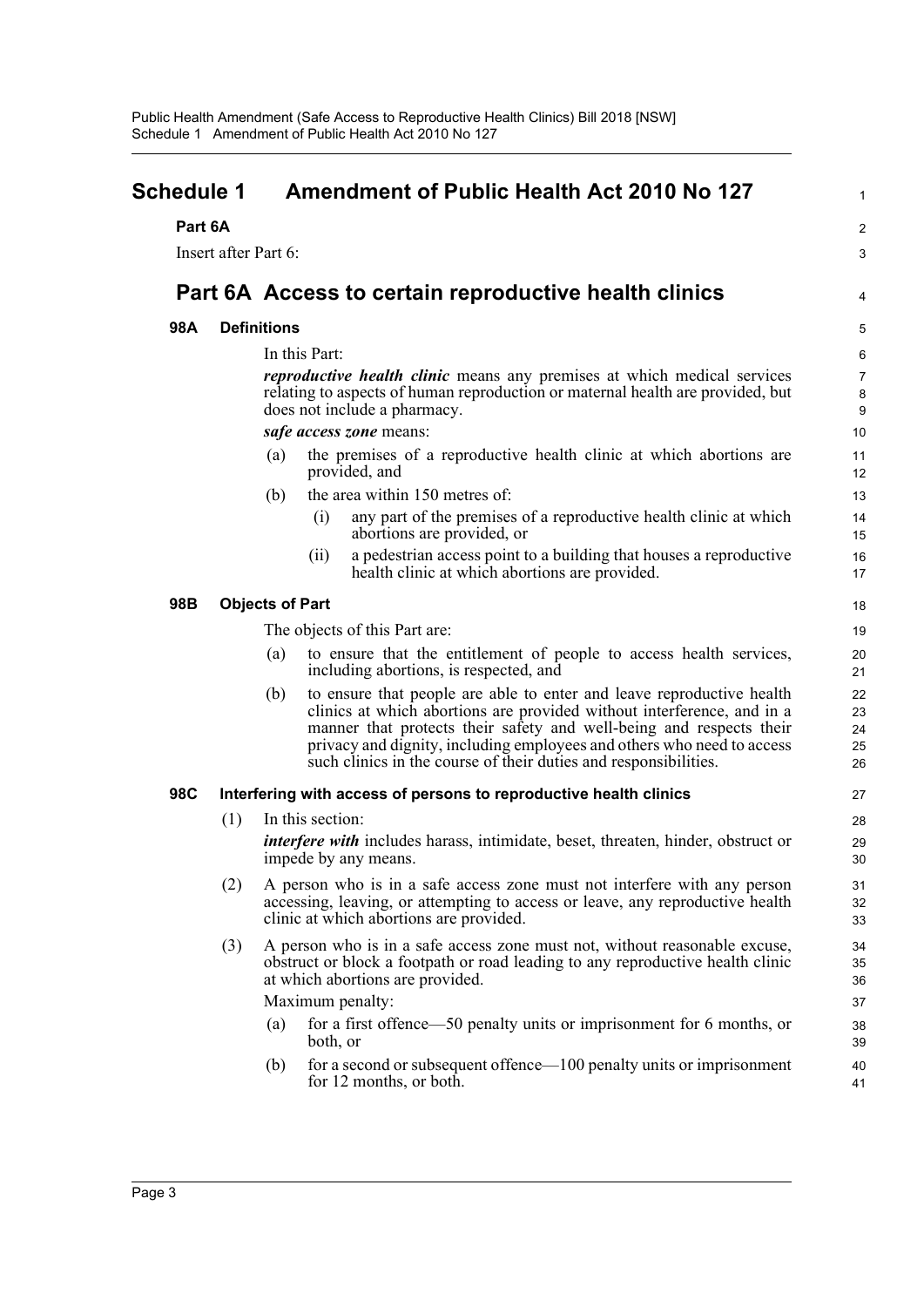#### **98D Causing actual or potential distress or anxiety to persons in safe access zones**

- (1) A person who is in a safe access zone must not make a communication that relates to abortions, by any means, in a manner:
	- (a) that is able to be seen or heard by a person accessing, leaving, attempting to access or leave, or inside, a reproductive health clinic at which abortions are provided, and

- (b) that is reasonably likely to cause distress or anxiety to any such person. Maximum penalty:
- (a) for a first offence—50 penalty units or imprisonment for 6 months, or both, or
- (b) for a second or subsequent offence—100 penalty units or imprisonment for 12 months, or both.
- (2) This section does not apply to an employee or other person who provides services at the reproductive health clinic.

#### **98E Capturing and distributing visual data of persons in safe access zone**

(1) A person must not intentionally capture visual data of another person, by any means, without that other person's consent if that other person is in a safe access zone.

Maximum penalty:

- (a) for a first offence—50 penalty units or imprisonment for 6 months, or both, or
- (b) for a second or subsequent offence—100 penalty units or imprisonment for 12 months, or both.
- (2) A person must not publish or distribute a recording of another person without that other person's consent if the recording:
	- (a) was made while that other person was in a safe access zone, and
	- (b) contains particulars likely to lead to the identification of that other person.

Maximum penalty:

- (a) for a first offence—50 penalty units or imprisonment for 6 months, or both, or
- (b) for a second or subsequent offence—100 penalty units or imprisonment for 12 months, or both.
- (3) This section does not apply to:
	- (a) the operation of a security camera, for security reasons only, by or on behalf of a person operating a reproductive health clinic at which abortions are provided, or premises adjacent to or near such a reproductive health clinic, or
	- (b) a person employed or contracted to provide services at the reproductive health clinic at which abortions are provided, or
	- (c) a person otherwise acting for or on behalf of a person operating a reproductive health clinic at which abortions are provided, but only if the visual data is provided either to the person operating the clinic or to a police officer, or
	- (d) a police officer acting in the course of the officer's duties as a police officer if the officer's conduct is reasonable in the circumstances for the performance of those duties, or